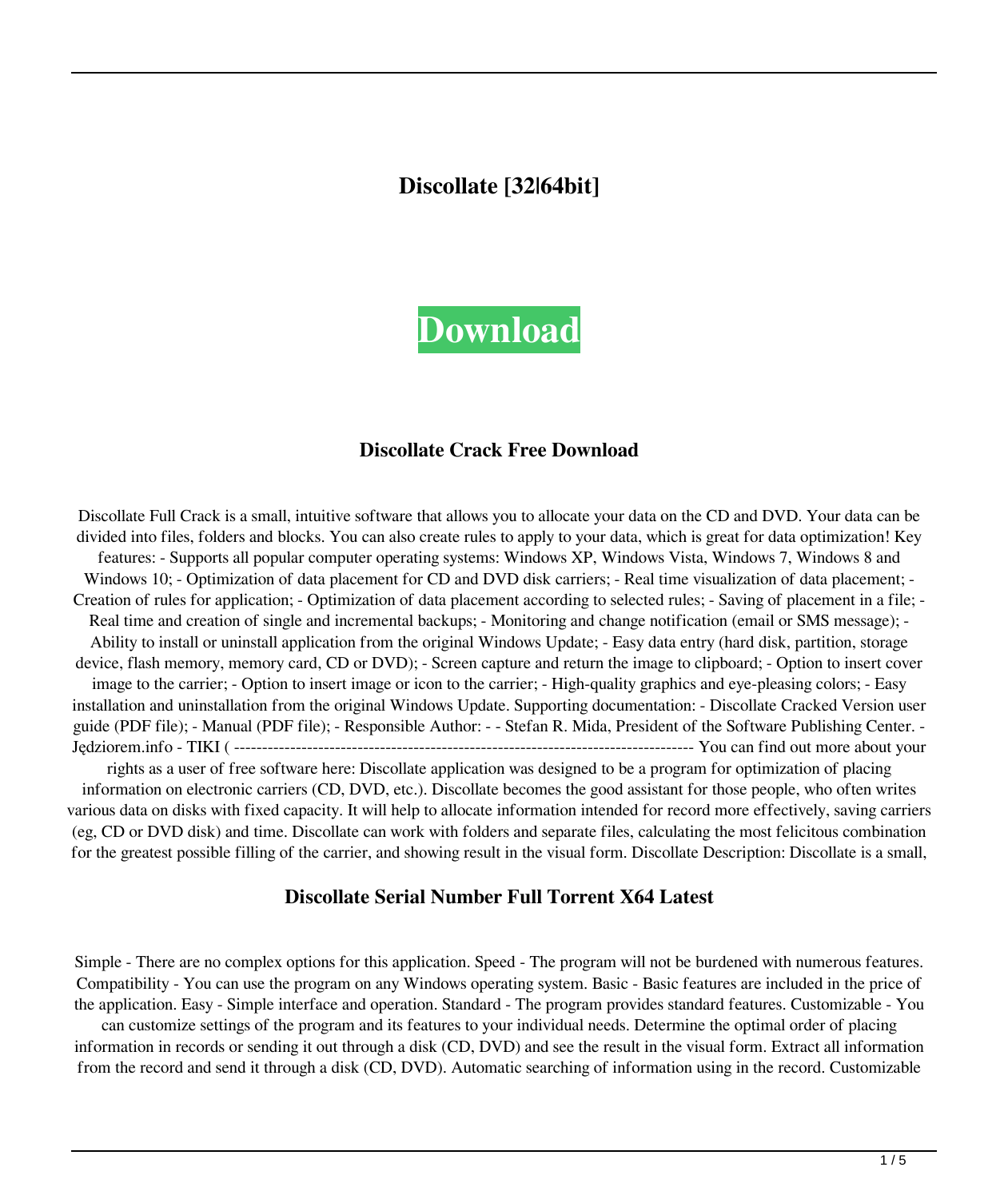structure of the program. Program's reception of the request of a disk. You can save your favorite combinations, to use them later. You can open your favorite files, and in the saved combinations the application will look for the information for you, to place it on the disk. If your order doesn't correspond to the best one, the program will help you. Customizable size of the composition of the information in the record. Customizable width and height of the composition of the information in the record. Including some popular data-keeping systems: Windows-based, for Windows 7 and Windows 8 Mac-based, for Mac OS X 10.5 and above Linux-based, for Linux systems with LSB 3.0 (APR Level 13) or above You can use most popular content managers, such as. FTP Client ZIP and TAR files Archive compression Easy finder Microsoft Office Suite Wikipedia Yahoo! Google Twitter Facebook Excel Paint Professional Photos Music Player MP3 Player Images Archives Shopping Basket Analog Clock Watch Bank Book Business Card Calculator Calendar Camera Carpet Cleaner CD Burning CD Player Cigarette Color Tray Cool Tracker Data Manager Documents DVD-Burner DVD Player Flashlight 81e310abbf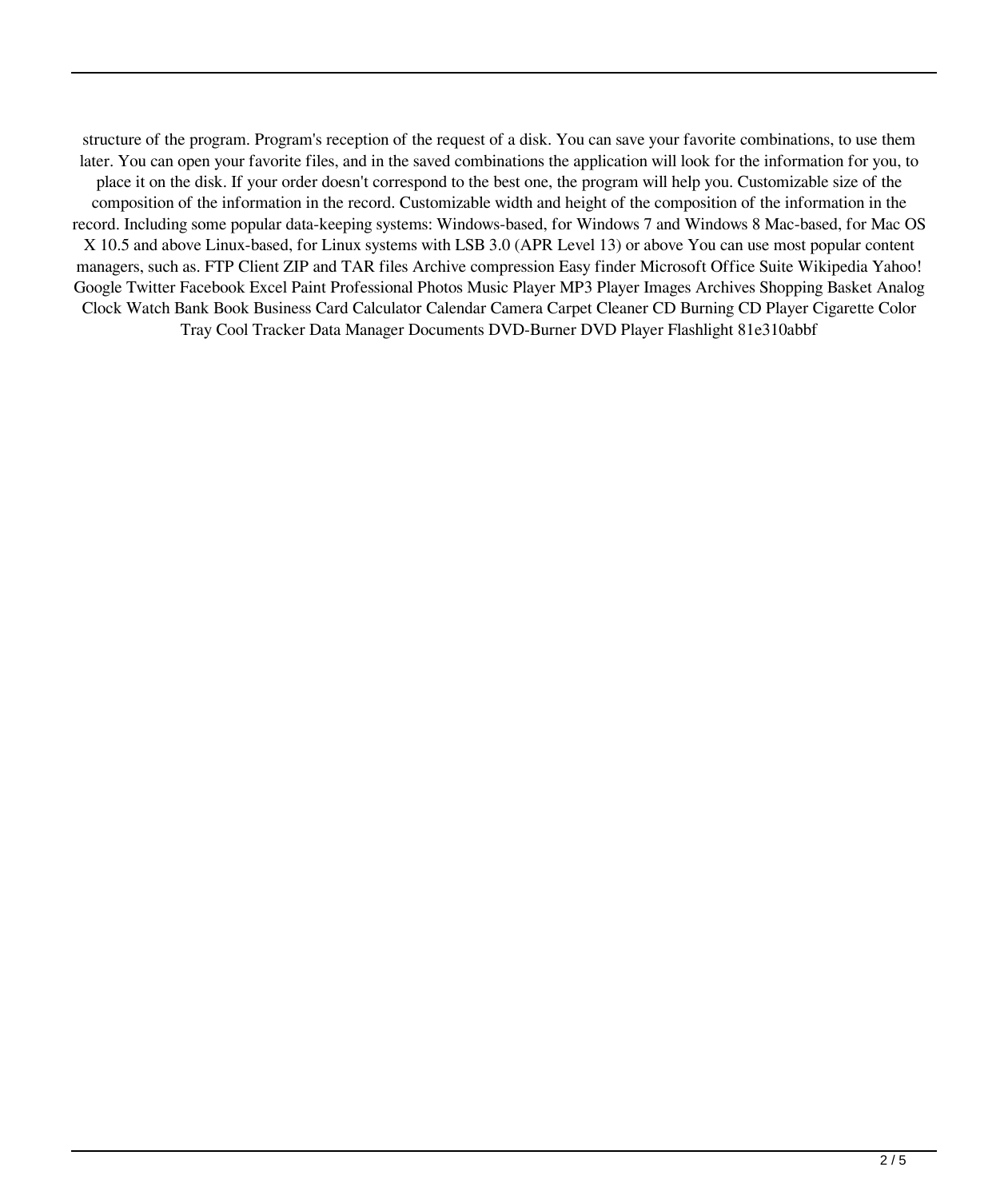## **Discollate PC/Windows 2022 [New]**

"Discollate" application was designed to be a program for optimization of placing information on electronic carriers (CD, DVD, etc.). "Discollate" becomes the good assistant for those people, who often writes various data on disks with fixed capacity. It will help to allocate information intended for record more effectively, saving carriers (eg, CD or DVD disk) and time. Discollate can work with folders and separate files, calculating the most felicitous combination for the greatest possible filling of the carrier, and showing result in the visual form. "Discollate" application was designed to be a program for optimization of placing information on electronic carriers (CD, DVD, etc.). "Discollate" becomes the good assistant for those people, who often writes various data on disks with fixed capacity. It will help to allocate information intended for record more effectively, saving carriers (eg, CD or DVD disk) and time. Discollate can work with folders and separate files, calculating the most felicitous combination for the greatest possible filling of the carrier, and showing result in the visual form. "Discollate" application was designed to be a program for optimization of placing information on electronic carriers (CD, DVD, etc.). "Discollate" becomes the good assistant for those people, who often writes various data on disks with fixed capacity. It will help to allocate information intended for record more effectively, saving carriers (eg, CD or DVD disk) and time. Discollate can work with folders and separate files, calculating the most felicitous combination for the greatest possible filling of the carrier, and showing result in the visual form. All information about "Discollate" is in the Help file. Discollate main window with the map of the carrier file structure on the left and list of projects on the right. The project's parameters, such as project name, project status, status of the project subfolder, number of records intended for the project, are shown. On the right side of the window, the list of subfolders in the selected folder. On the left side of the window, the list of records of the projects and their status. Main functions of "Discollate": - Help file, containing all information about the project. - Build and generate the distribution archive for the program's files. - Programs: calculating the most felicitous combination for the greatest possible filling

#### **What's New in the?**

This is a software for you to optimize data placement on the disk to fit in the greatest possible way the space on the disk. If the disk is CD- or DVD-type, it's quite easy for you to use Discollate. After you insert the disk into the computer, Discollate starts, and you need to insert only one folder on the disk. You need to do it in this way: insert the disk into the drive of your PC, and when Windows Explorer starts, drag the folder onto the Discollate window. You can see this folder in the windows Explorer in the left part of the window Discollate. When you click "OK", the software will calculate the most appropriate place of the folder on the disk and will display it in the window. When you open the folder, there will be displayed the same data, which you have on the folder, on the disk. You can do the same with separate files. With your help Discollate becomes a good assistant for you. Version: 0.5.4 Discollate Format Notes: Discollate does not write any information on disks, it doesn't have any author's name. It works with the help of LZX compression algorithm. With that algorithm you can compress the data on the disk by five times, save disk space and time of data transfer. Program features: 1. The program can work with the following types of carriers (CD-ROMs, etc.): • CD-ROMs (both standard and multimedia) • DVD-ROMs • VCD-ROMs • SVCD-ROMs • CDI-ROMs • DVDI-ROMs • DVD-RAMs • SD-RAMs • HDD-ROMs • DVDs (not DVD-ROMs). 2. Several disk formats: • ISO-9660. It's a standard file format for CD-ROM, DVD-ROM, etc. • UDF. It's a file format for CD-ROMs and DVD-ROMs. • LZX. It's a file format for CD-ROMs and DVD-ROMs. 3. User-friendly interface: • Drag and drop, so you can just drag a folder on the program window. • The program window is closed when the program is not in use. • As you drag the folder on the window, it opens. • The program window shows on the screen the size of the folder, the capacity of the disk in which you place the folder, and the size of the folder on the disk. • Folder size is shown in Kilo (K), Megabyte (M), Giga (G), etc. • Capacity of the disk is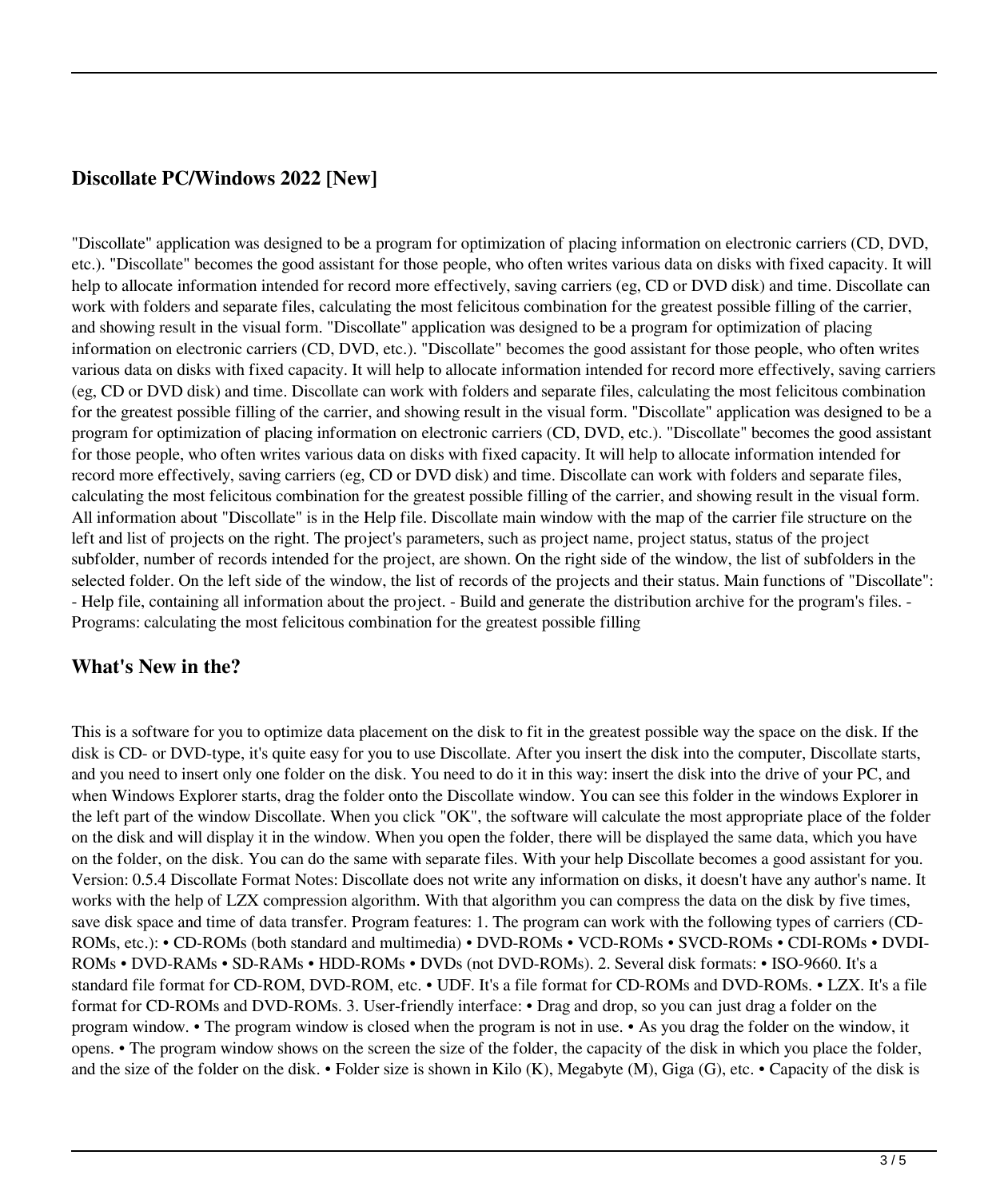shown in TB (Terabyte), etc. • A date is shown on which the program worked with the folder. 4